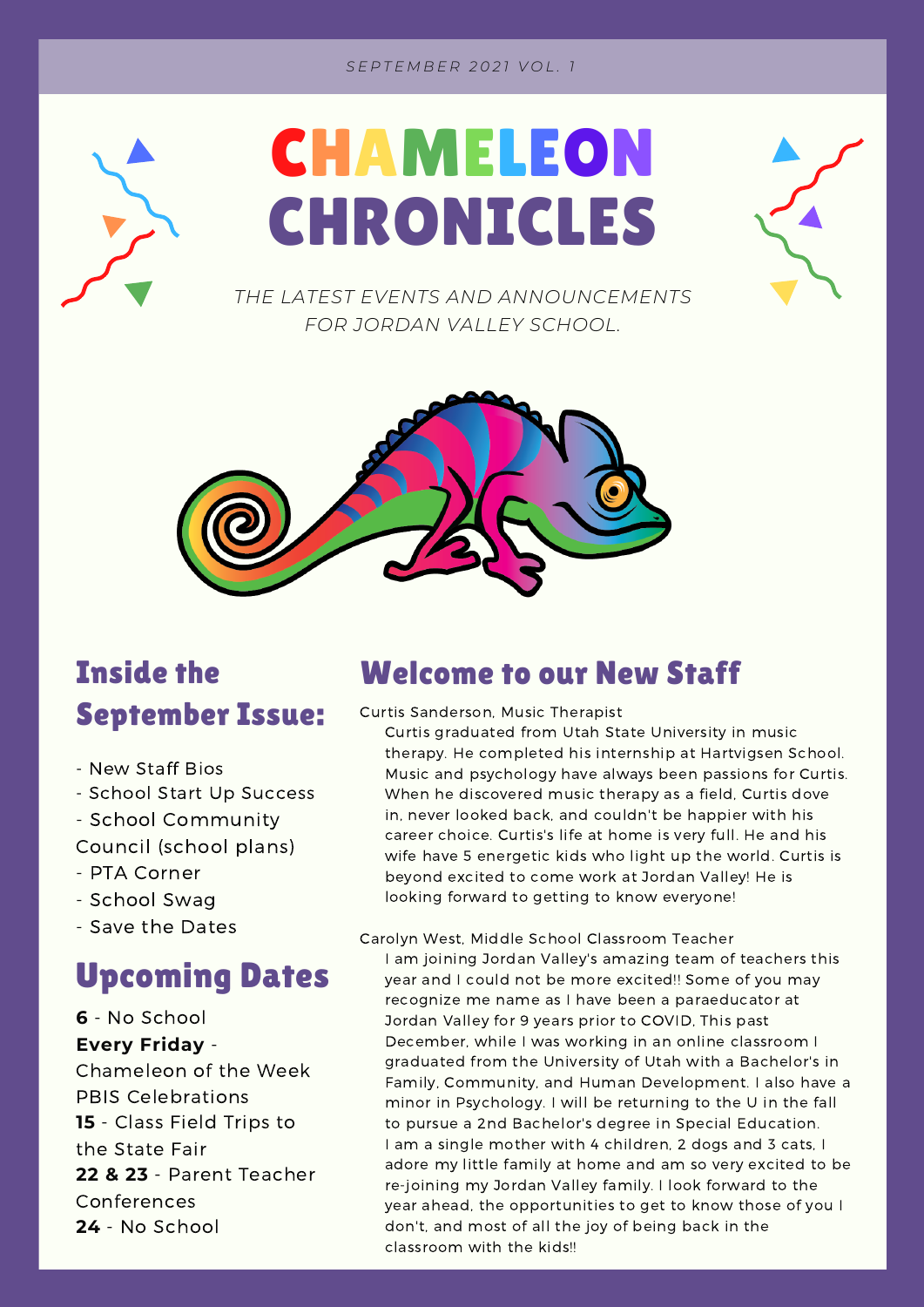### New Staff Continued...

#### Eric Shiring - Beverly T. Sorenson Arts Teacher

Eric recently moved to Salt Lake from London, U.K. where he graduated with his Master of Fine Arts in Choreography with distinctions. He has been teaching and professionally performing for over sixteen years. He specializes in dance composition, ballet, jazz, modern, improvisation, and musical theatre. He also teaches at Gravity Dance Studio as one of their ballet directors and instructors. I have worked for Disney, Universal Studios, short film productions, live performance, several dance companies, and music videos. I have spent some time doing musical theatre, commercials, and working with improvisational groups. He's very excited to get to know the students and how he can support their programming.

Brittany Dalgleish, Certified Occupational Therapy Assistant

Brittany attended Utah State University where she discovered her passion for occupational therapy. She graduated from the Salt Lake Community College accredited OTA program in 2020. She is ecstatic to join the team here at Jordan Valley and to begin building relationships and working one on one with the students to reach their OT/ educational goals. In her free time, she enjoys playing the cello, playing with her nieces and nephews, playing pickleball and frisbee. Her life motto is, " You must be the change you wish to see in the world." - Mahatma Gandhi

#### Megan Okumura, Paraeducator in Deven Perry's class

Megan is currently an online student at Utah State University majoring in Special Education with an emphasis in severe disabilities. She loves to go hiking, backpacking, camping, and river rafting. Her favorite thing to do is paint and play board games with her family. She has a cute dog named Kylo Ren. she loves to take him for walks and play with him.

Kortnee Spencer, paraprofessional in Kelsie Wilson's class Kortnee is 25 years old and loves to make resin art, paint, cook, hike and camp with her family. She also loves attending concerts whenever she can and playing with her animals.

### Volunteers

We love volunteers! There are many ways you can become one. You can connect with your student's teacher and brainstorm how you can support them from home or at school. You can join our School Community Council where we discuss safety and functional goals for the school to focus on. You can also join the Parent/Teacher Association (PTA) that helps staff and students throughout the year. Complete the District Volunteer form at https://foundation.canyonsdistrict.org/volunteer/ so we can add you to our volunteer list!